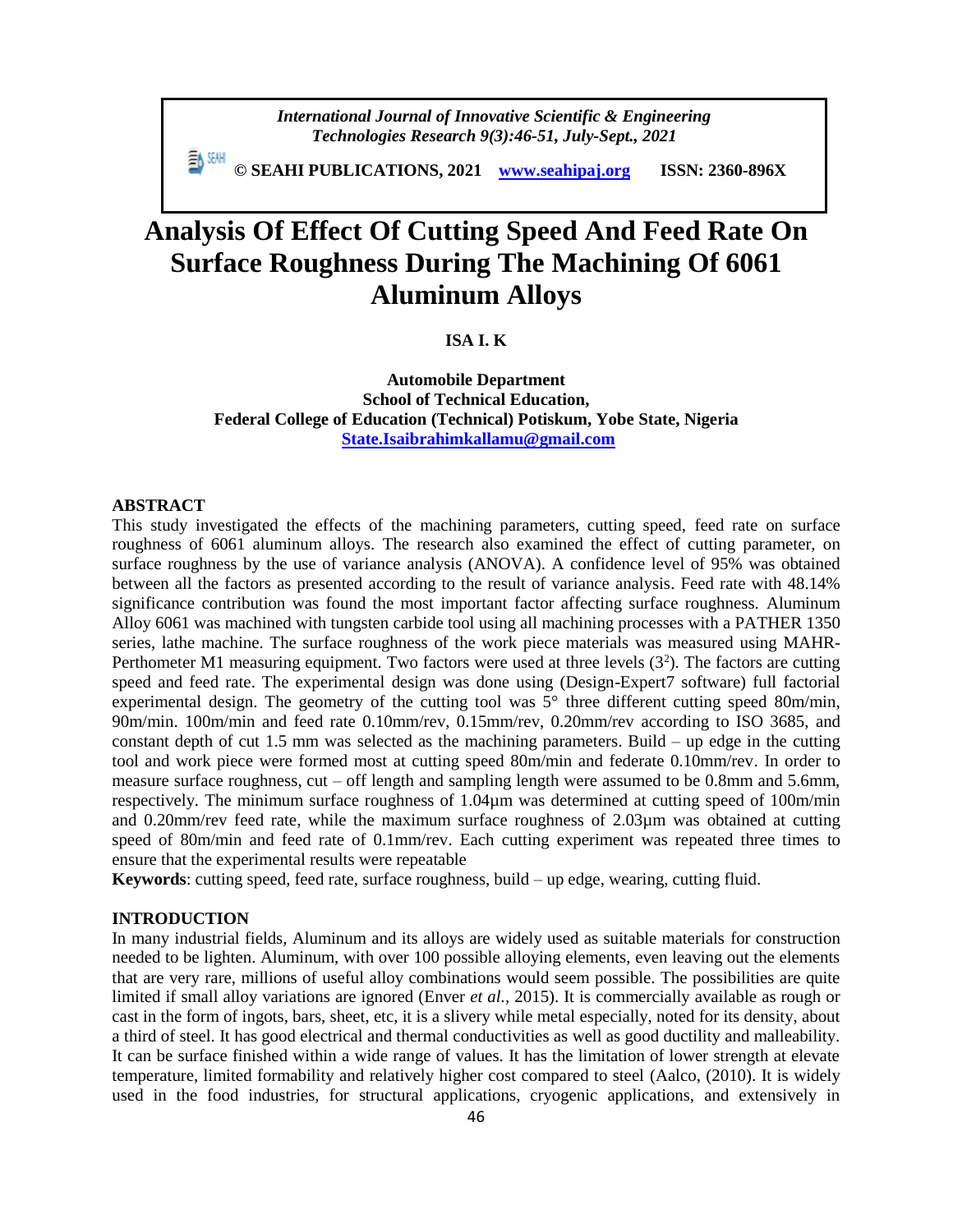**Isa .….** *Int. J. Inno. Scientific & Eng. Tech. Res.* **9***(3):46-51, 2021*

transportation industry, Mathew (2010). According to Wilson (2016), 6061 aluminum alloy is an aluminum base alloy often used in the aerospace industries. It is among the strongest available aluminum alloy, as well as having high hardness. He further states that 6061 aluminum alloy is the second most popular of the 2000 series aluminum alloys after 6063 aluminum alloys. 6061 aluminum alloy is commonly extruded and forged (Polmear, 1995). Prior to the adoption of the aluminum association alloy designation in 1935, 6062 aluminum alloy was known by the industry conventional designation "61s". Talco, (2017), the composition of 6061 aluminum alloy include; Si, Mg, Cu, Mn, Ti, Zn, Fe. Talco, (2017)

On the other hand, Built-up edge effectively changes tools geometry and rake steepness. It also reduces the contact area between the chip and the cutting tool, leading to the reduction in the power demand of the cutting operation, slight increase in tool life; since the cutting is partly being done by built-up edge rather than the tools itself (Fang et al, (2005). According to Hassan and Taskesem (2008), the built-up edge and build up layer formation on the cutting tools is caused by tool-tool chip interface temperature and extreme pressure. The work piece material adheres to the rake face of the cutting tools in two different forms. The formation of built-up edge (BUE), have negative effects, on the quality of work piece, specifically;

- a) Poor surface finish, since bits of the built-up edge (BUE) eventually break off and stick to the work piece. These bits tend to be problematic since due to the work hardening they underwent, they are very hard and so become abrasive.
- b) Excessive work hardening at the surface of the work piece (Rao, 2009).

# **MATERIAL AND METHODS**

The materials used for this research work were 6061 aluminum alloy, tungsten carbide and cutting fluid. 6061 aluminum alloy was selected due to the fact that it has a wide range of application in the construction and aerospace industries, etc. it was cut and casted into 80mm diameter and 500mm length according to American Society for Testing Materials (ASTM A751) standard, the specimen was machined according to the experimental design  $(3^2)$  two factors randomized complete block design. The machining process was done with PANTHER 1350 series industrial type lathe machine with tungsten carbide, insert to the tool holder. Surface roughness of the work piece was measured using MAHR – perthometer MI measuring equipment. The geometry of the cutting tool was  $5<sup>0</sup>$ , the cutting speed were varied from 80 to 100m/min, feed rate was within 0.10, 0.15 and 0.20mm/rev according to ISO 3685, and 1.5mm constant depth of cut used for the entire experiments. In order to measure surface roughness, cut – off length and sampling length were assumed to be 0.8mm and 5.6mm, respectively. Each cutting experiment was repeated three times to ensure that the experimental result was repeatable.

### **RESULT AND DISCUSSIONS**

Design summary, selection of factors and levels for cutting speed and feed rate are presented in table 1 and 2 respectively. The effects of cutting speed and feed rate on the surface roughness were determined by applying analysis of multiple variances on the determined data. Significant changes with a confidence level of 95% were determined between all the factors according to the result of the analysis of variance. The analysis of variance implemented to determine the effect of cutting speed and feed rate on surface roughness is presented in table 4 and 5.  $P -$ Values presented in table 4 and 5 are the realized significance levels, associated with the  $F -$  tests for each source of variation. The sources, with a P-value less than 0.10 are considered to have a statistically significant contribution to the performance measures. The last column of table 4 and 5 shows that the percent contribution of each source to the total variation indicating the degree of influence on the result. Table 6 shows that the only significant factor for the surface roughness is feed rate which has 48.14% of the total variation, cutting speed with 45.85% significant level has less contribution on surface roughness.

According to the test results on fig 3 and 4 maximum surface roughness of (2.03µ m) was obtained at 80m/min cutting speed and feed rate of 0.10mm/rev while minimum surface roughness of (1.04) was obtained at 100m/min cutting speed and 0.20mm/rev feed rate.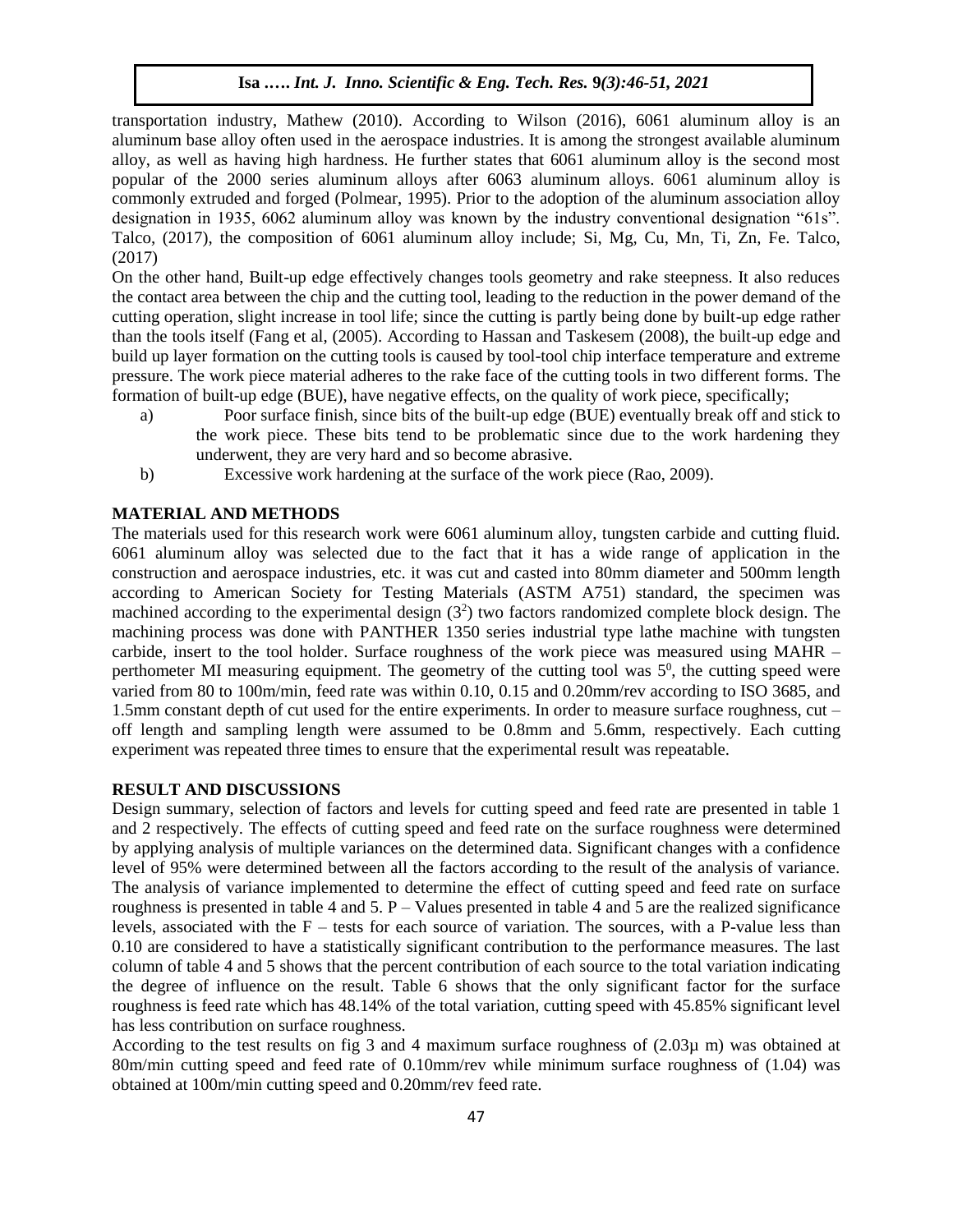# **Isa .….** *Int. J. Inno. Scientific & Eng. Tech. Res.* **9***(3):46-51, 2021*

### **CONCLUSION**

The effect of machining parameters namely, cutting speed and feed rate on surface roughness was both experimentally and statistically investigated. It was observed from the test result that the most important parameter affecting surface roughness is feed rate, and significance level for these effects was 48.14% for surface roughness. It was found that build – up edge formation on tool surface at the cutting speed of 80m/min was larger than those of 90 and 100 m/min. hence cutting speed must be selected above 80 – 90m/min in order to prevent build – up edge formation.

| <b>Table 1: Selection of factors and levels for cutting speed and leed rate</b> |       |      |     |  |
|---------------------------------------------------------------------------------|-------|------|-----|--|
| Factors                                                                         | Level |      |     |  |
|                                                                                 |       |      | Ш   |  |
| Cutting Speed (m/min)                                                           | 80    | 90   | 100 |  |
| Feed rate (mm/rev)                                                              | 0.1   | 0.15 | 0.2 |  |
|                                                                                 |       |      |     |  |

# **Table 1: Selection of factors and levels for cutting speed and feed rate**

### **Table 2: Machining conditions for full factorial design of experiments**

| Number | Runs | <b>Block</b> | Cutting speed<br>(m/min) | feed rate<br>(mm/rev) |
|--------|------|--------------|--------------------------|-----------------------|
|        |      | Block 1      | 80                       | 0.1                   |
|        |      | Block 1      | 90                       | 0.1                   |
|        |      | Block 1      | 100                      | 0.1                   |
| 4      |      | Block 1      | 80                       | 0.15                  |
|        |      | Block 1      | 90                       | 0.15                  |
| 6      | 8    | Block 1      | 100                      | 0.15                  |
|        |      | Block 1      | 80                       | 0.2                   |
| 8      | h    | Block 1      | 90                       | 0.2                   |
| 9      | Q,   | Block 1      | 100                      | 0.2                   |

### **Table 3: Results of Surface Roughness at Varying Input Parameters**

| Std | Runs | <b>Block</b> | Factor 1:     | Factor 2: | Response 2        |  |
|-----|------|--------------|---------------|-----------|-------------------|--|
|     |      |              | Cutting speed | feed rate | Surface Roughness |  |
|     |      |              | (m/min)       | (mm/rev)  | $(\mu m)$         |  |
|     |      | Block 1      | 80            | 0.1       | 2.03              |  |
| 2   | 4    | Block 1      | 90            | 0.1       | 1.31              |  |
| 3   |      | Block 1      | 100           | 0.1       | 1.50              |  |
| 4   | 2    | Block 1      | 80            | 0.15      | 1.80              |  |
|     | 5    | Block 1      | 90            | 0.15      | 1.66              |  |
| 6   | 8    | Block 1      | 100           | 0.15      | 1.25              |  |
|     | 3    | Block 1      | 80            | 0.2       | 1.74              |  |
| 8   | 6    | Block 1      | 90            | 0.2       | 1.81              |  |
| 9   | 9    | Block 1      | 100           | 0.2       | 1.04              |  |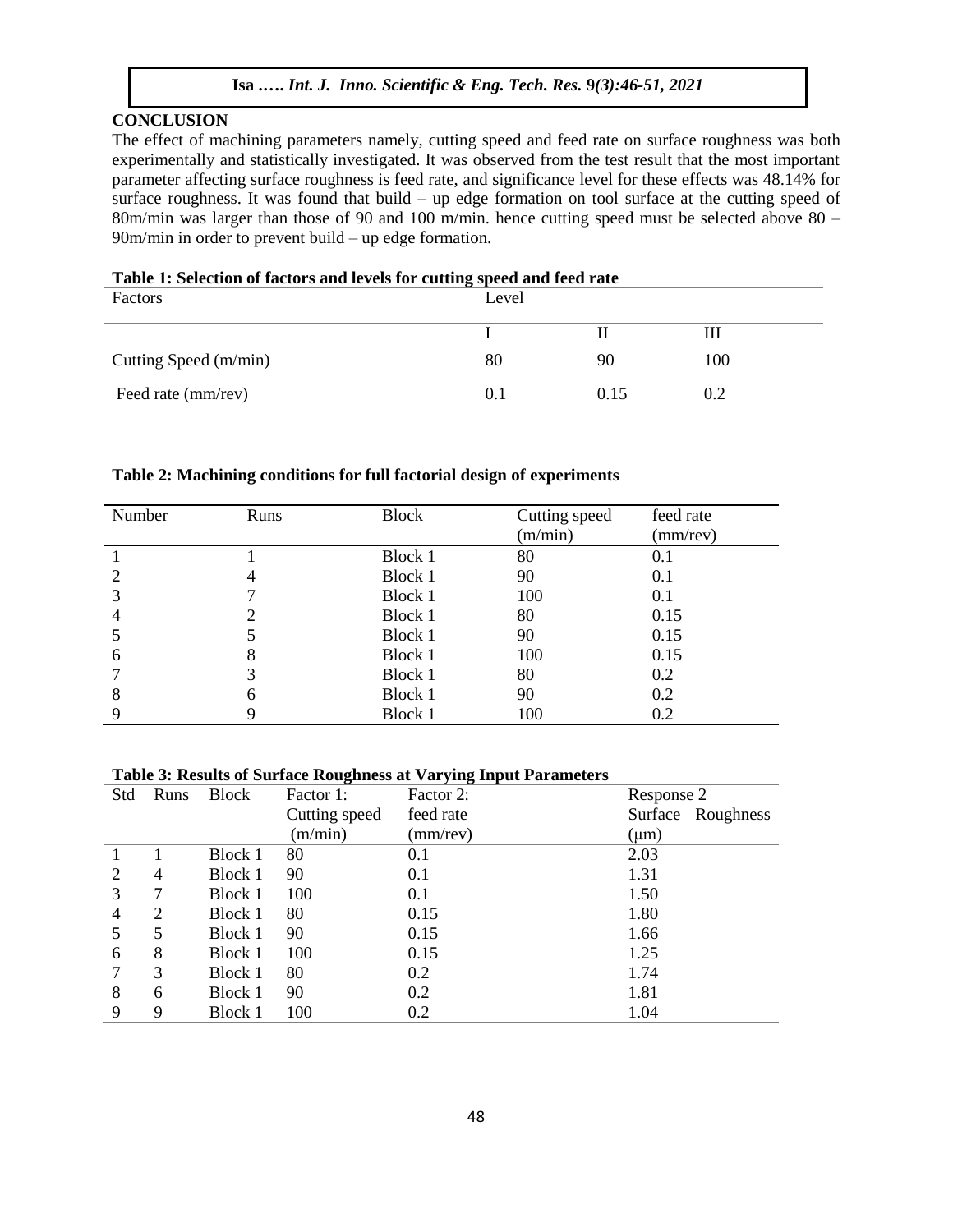# **Isa .….** *Int. J. Inno. Scientific & Eng. Tech. Res.* **9***(3):46-51, 2021*

| Table 4: Variance Analysis (ANOVA) Regarding the Surface Roughness (Ra) |             |           |          |         |          |        |
|-------------------------------------------------------------------------|-------------|-----------|----------|---------|----------|--------|
|                                                                         | Sum of      | Degree of | Variance | F value | P value  | C(%)   |
|                                                                         | Square (SS) | Freedom   |          |         | Prob > F |        |
|                                                                         |             | (df)      |          |         |          |        |
| Model                                                                   | 3.44        | 8         | 0.43     | 168.11  | < 0.0001 |        |
| Factor A: Cutting Speed                                                 | 1.60        | 2         | 0.80     | 311.85  | < 0.0001 | 45.85% |
| Factor B: Feed rate                                                     | 1.68        | 2         | 0.84     | 327.36  | < 0.0001 | 48.14% |
| $A^*B$                                                                  | 0.17        | 4         | 0.042    | 16.61   | < 0.0001 | 4.87%  |
| Error                                                                   | 0.046       | 18        | 2.559    |         | 0.0030   | 1.32%  |
| Total                                                                   | 3.49        | 26        |          |         |          | 100%   |
|                                                                         |             |           |          |         |          |        |

### **Table 4: Variance Analysis (ANOVA) Regarding the Surface Roughness (Ra)**

SS: sum of squares, df: degree of freedom, C: percent contribution

Factor A; Cutting speed (80, 90, 100 m/min)

Factor B; Feed rate (0.1, 0.15, 0.20 mm/rev)

### **Fit Statistics**

| Std. Dev. | 0.281 | $\mathbf{R}^2$                             | 0.457 |
|-----------|-------|--------------------------------------------|-------|
| Mean      | 1.56  | Adjusted $\mathbb{R}^2$                    | 0.412 |
| $C.V. \%$ | 17.9  | <b>Predicted <math>\mathbb{R}^2</math></b> | 0.313 |
|           |       | Adeq                                       | 6.35  |
|           |       | Precision                                  |       |

The **Predicted R²** of 0.3126 is in reasonable agreement with the **Adjusted R²** of 0.4116; i.e. the difference is less than 0.2.

**Adeq Precision** measures the signal to noise ratio. A ratio greater than 4 is desirable. Your ratio of 6.354 indicates an adequate signal. This model can be used to navigate the design space.

**Table 5: Process Parameters and their Experimental Actual Values and Predicted Values of Surface Roughness**

| Run | Cutting | feed rate | Predicted value   | Actual value |
|-----|---------|-----------|-------------------|--------------|
|     | speed   | (mm/rev)  | Surface roughness | Surface      |
|     | rpm     |           | (Ra)              | roughness    |
|     |         |           |                   | (Ra)         |
|     | 80      | 0.1       | 2.01              | 2.03         |
| 4   | 90      | 0.1       | 1.26              | 1.31         |
|     | 100     | 0.1       | 1.45              | 1.50         |
| 2   | 80      | 0.15      | 1.71              | 1.80         |
|     | 90      | 0.15      | 1.60              | 1.66         |
| 8   | 100     | 0.15      | 1.20              | 1.25         |
| 3   | 80      | 0.2       | 1.65              | 1.74         |
| 6   | 90      | 0.2       | 1.75              | 1.81         |
| 9   | 100     | 0.2       | 1.02              | 1.04         |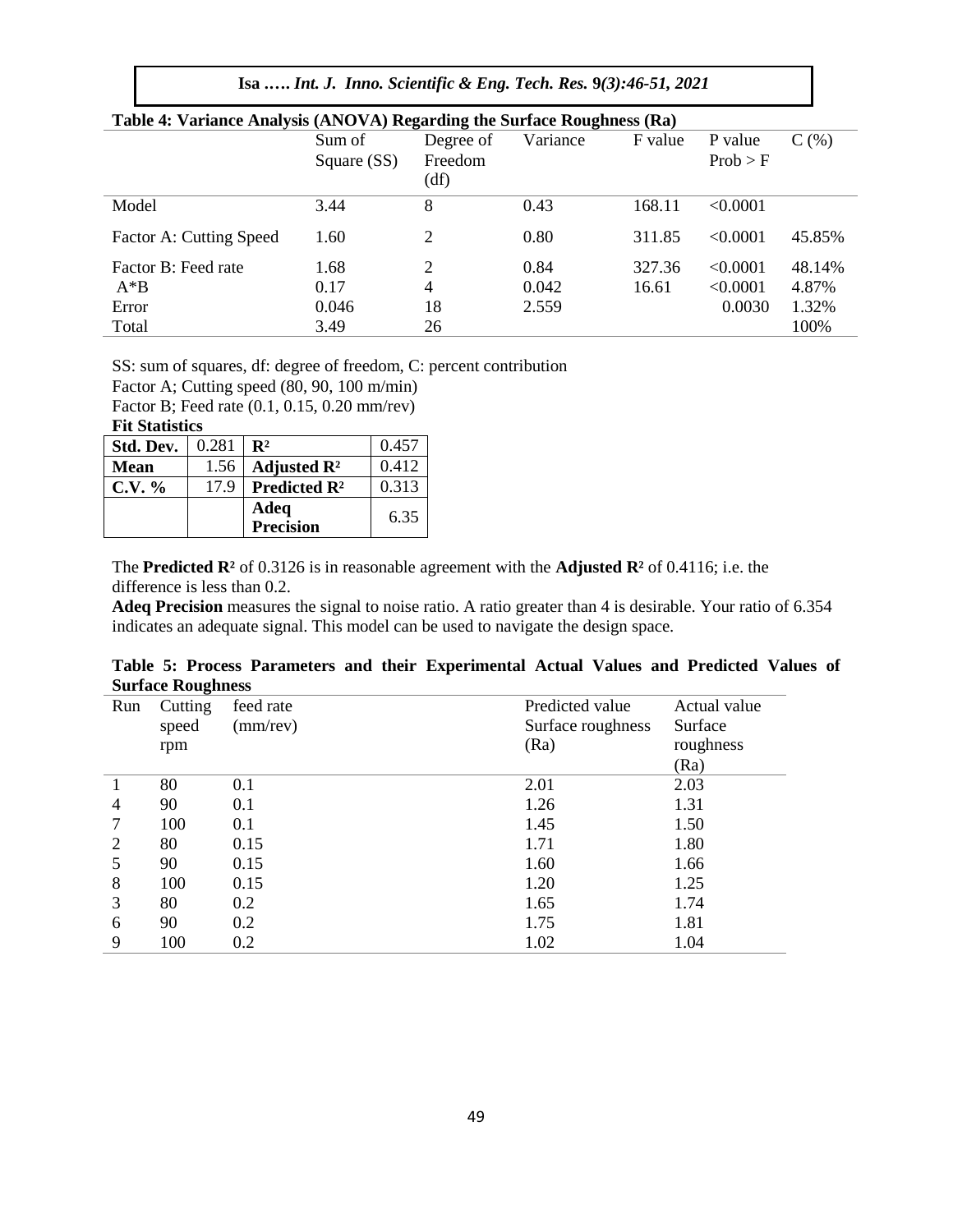

*Fig 1: Average Surface roughness vs Cutting speed*

Key: Blue – cutting speed at 80 m/mi

 Red – cutting speed at 90 m/min Green – cutting speed at 100 m/min